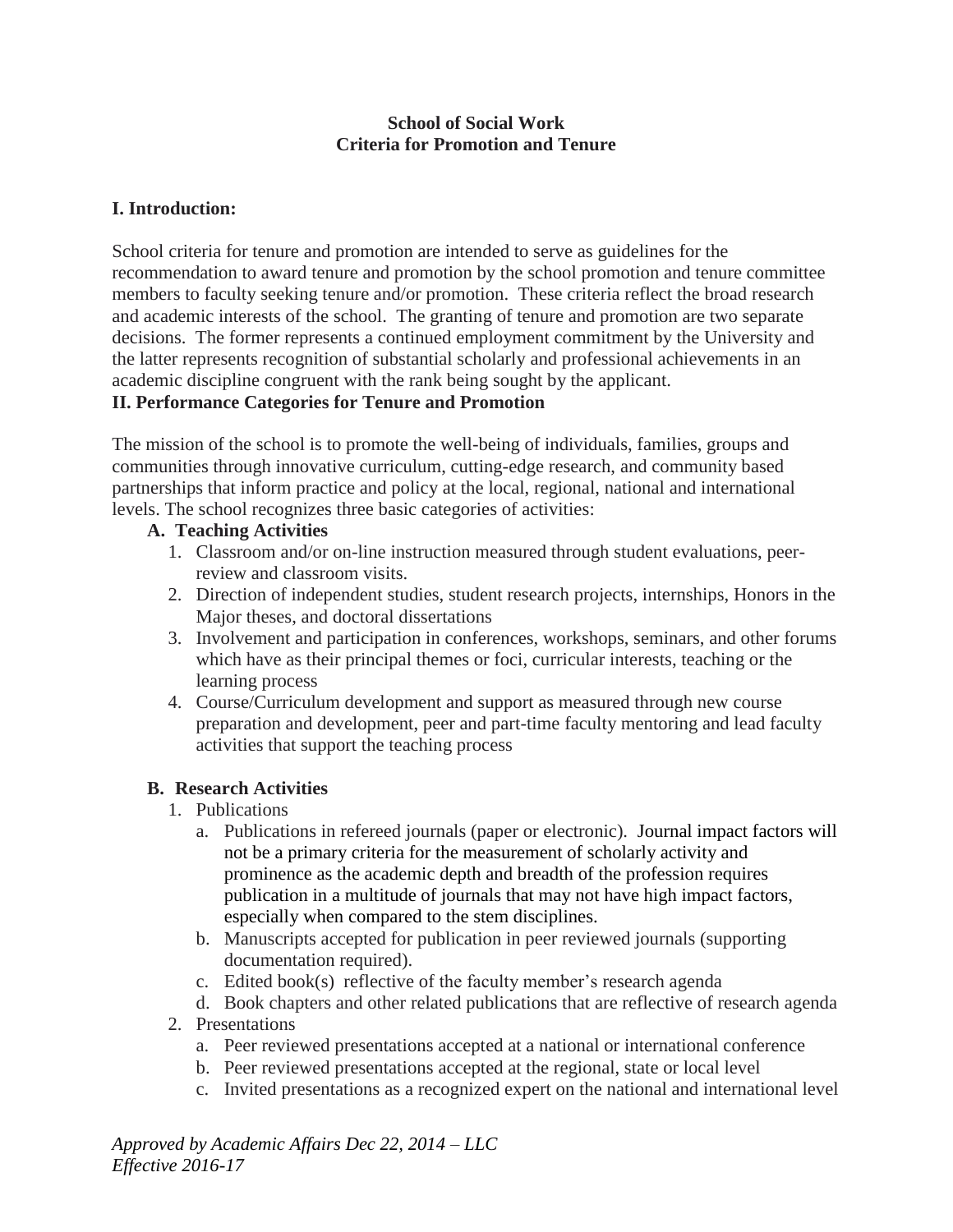- 3. Submission or acquisition of grants or contracts
	- a. Competitive research grants at the national, state or local level be considered evidence of research activity in promotion and tenure decisions
	- b. Non-competitive research grants and contracts will be considered as evidence of research activity
- 4. Other scholarly activity
	- a. Monograph
	- b. Book review
	- c. Abstracts and peer-reviewed posters
	- d. Editor of a journal
	- e. Guest editor of a journal's special issue
	- f. Member of editorial review board
	- g. Abstract reviewer for a national or international research conference
	- h. Grant reviewer

## **C. Service Activities**

- 1. Service to the University, College or school
	- a. Activity devoted to the administrative function of the school, college and university
	- b. Seeking and developing new ways to improve performance and make contributions to the school college or university
	- c. Participation in conferences, courses, workshops, seminars designed to enhance competence and understanding of academic or scholarly material
- 2. Service to the discipline
	- a. Participation in professional organizations
	- b. Holding office in professional organizations
	- c. Serving on or chairing committees in professional organizations
	- d. Serving as a reviewer for journals, books or grants
- 3. Activity based on expertise in the community
	- a. Preparation, submission or acquisition of non-research grants and contracts.
	- b. Presentations to community groups
- 4. Other activities that are recognized by the school director

### **Ill. Guidelines for Tenure**

It is incumbent upon faculty to demonstrate that prior to earning tenure they have established a strong and ongoing record of successful teaching, research, professional development, and service activities that will be sustained throughout their academic careers. Faculty members seeking tenure shall provide evidence of achievement in the three basic categories of performance. Evidence of academic performance shall be consistent with years of experience and opportunities, and shall meet University, College, and School expectations. Substantial achievement in both teaching and research, and indications of excellence in these categories in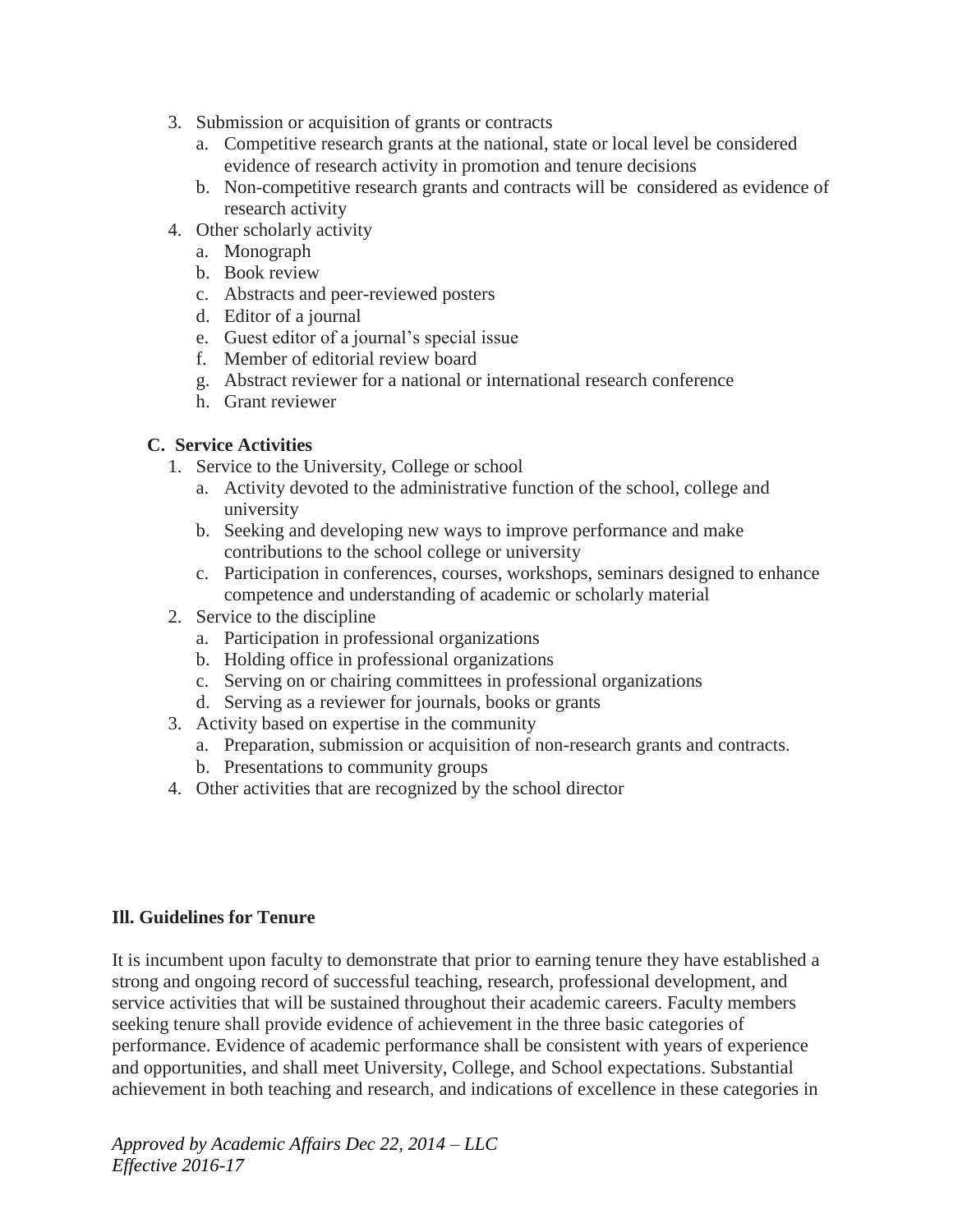the future are necessary for tenure. An appropriate amount of activity in service is also required. To acquire tenure, faculty members must demonstrate the potential for making a significant positive contribution to the social work discipline, School, College, and University, with the promise of continued contributions.

## **A. Teaching Performance**

To obtain tenure, the overall quality of instruction must be at least above satisfactory. Annual assessments from the Director (i.e., Director's Annual Evaluation) and from the School P&T Committee (i.e., Tenure Appraisal) may be considered by the Committee. The quality of teaching performance ultimately will be judged holistically on accomplishments through all years of tenure-earning service and shall not be considered single indicators of performance in in discrete years. Evidence of quality of teaching must include student evaluations for all courses for which the faculty member is the instructor of record. Other evidence may include course syllabi, course examinations, evidence of involvement in thesis and dissertation committees, grade distributions of courses taught, special reviews, peer classroom visits, evidence of learning outcomes, evidence of teaching awards or recognition of exemplary teaching performance, providing mentoring to colleagues, or other information that reflects the quality of instruction provided by the faculty member. The evidence provided will be interpreted in terms of the type of courses taught, the academic level of the students, instructor familiarity with the subject matter (new preparation), new course development, and other relevant information. In gauging the quality of teaching the School Tenure and Promotion Committee may consider evidence of the candidate's command of the subject matter, ability to organize subject matter in a logical and meaningful manner, performance in relating effectively with students, and interest in teaching.

### **B. Research and Scholarly Activity Performance**

The faculty member must provide evidence of success in research and scholarly activity in order to acquire tenure. The conventional method to evaluate success in research and scholarly activity is publication in indexed, peer-reviewed journal publications; monographs; books; and other forums appropriate to the discipline. Faculty members must be able to demonstrate several publications in such academic publications and the preparation of additional manuscripts for submission, or the equivalent thereof, in order to be eligible for tenure consideration. Over a 5 year period, faculty seeking tenure are required to publish a minimum of 10 peer-reviewed publications to be regarded as eligible for promotion and tenure consideration. In addition, tenure-seeking faculty members are expected to demonstrate senior authorship for at least 2 of the manuscripts. External grant and contract activity to support scholarly research is strongly encouraged. Annual assessments from the Director (i.e., on Director's APE) and from the School P& T Committee (i.e., Cumulative Progress Evaluation [CPE]) will be considered by the Committee, taking into account accomplishments throughout the years of service, and not solely based on single indicators or performance in discrete years.

### **C. Service Performance**

Tenure-earning faculty members are expected to provide evidence of some service activity, particularly for the School. The School P&T committee may also consider holistically the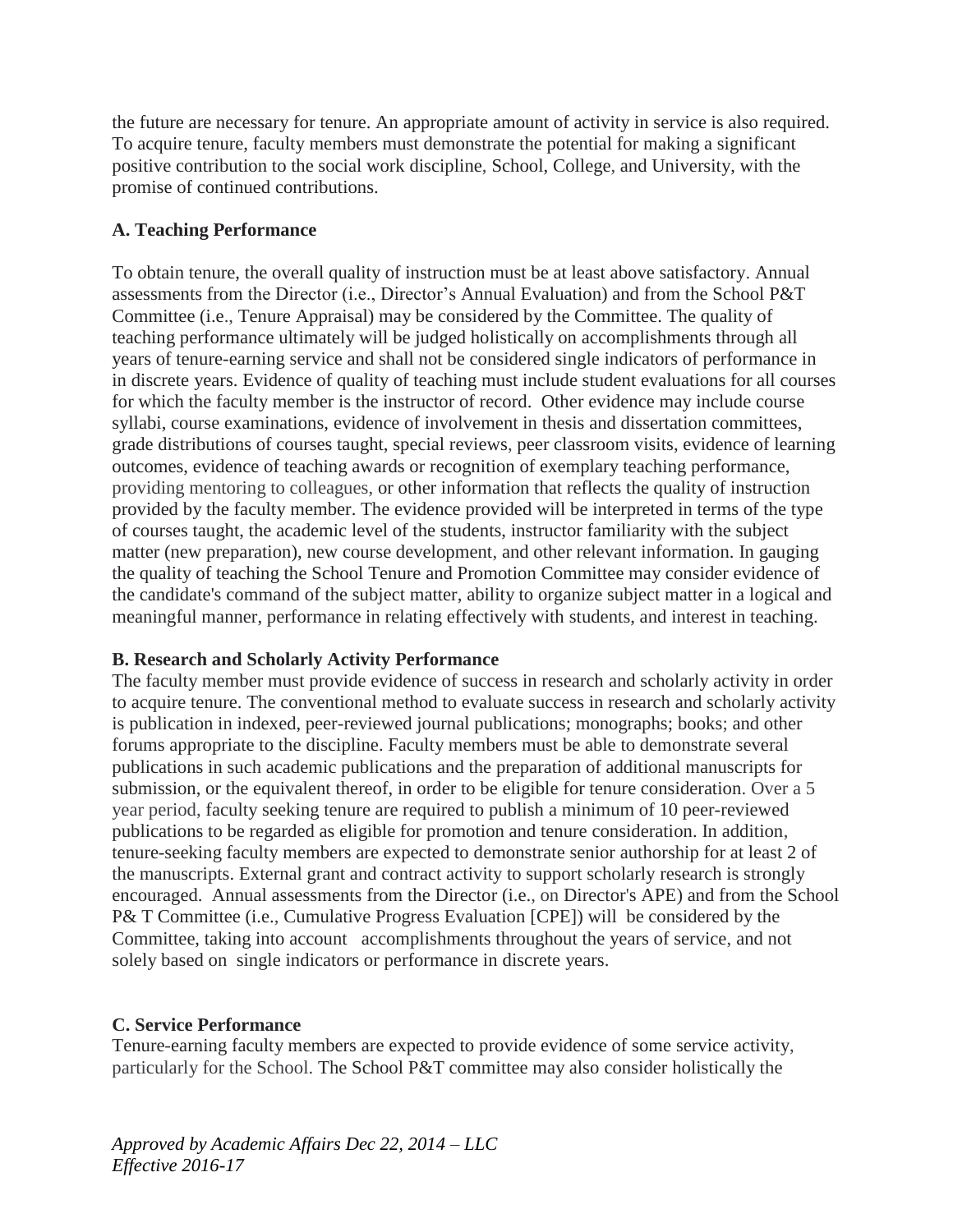accomplishments throughout the years of service, rather than just single indicators or performance in discrete years.

# IV. **Guidelines for Promotion**

As with tenure criteria, there is a broad range of legitimate activity for promotion. Beyond the general criteria for tenure, faculty seeking promotion to Associate Professor, faculty must be considered on a case-by-case basis and are encouraged to consult with the School Director and the School Promotion and Tenure Committee.

### A. **Associate Professor**

- 1. The expectations for promotion to the rank of Associate Professor shall include demonstration of excellence in the quality of teaching, research, and service activities and the potential for continued excellence. In teaching, faculty must provide evidence of sustained quality that is above satisfactory.
- 2. In Teaching, to obtain promotion, the overall quality of instruction must be at least above satisfactory. Annual assessments from the Director (i.e., Director's Annual Evaluation) and from the School P&T Committee (i.e., Tenure Appraisal) shall be considered by the Committee. The quality of teaching performance ultimately will be judged holistically on accomplishments through all years of tenure-earning service and shall not be single indicators of performance in discrete years. Evidence of quality of teaching must include student evaluations for all courses for which the faculty member is indicated as instructor of record. Other evidence includes course syllabi, course examinations, evidence of involvement in thesis and dissertation committees, grade distributions of courses taught, special reviews, peer visits, evidence of learning outcomes, evidence of teaching awards or recognition of exemplary teaching performance, providing mentoring to colleagues, or other information that reflects the quality of instruction provided by the faculty member. The evidence provided will be interpreted in terms of the type of courses taught, the academic level of the students, instructor familiarity with the subject matter (new preparation), new course development, and other relevant information. In gauging the quality of teaching the School Tenure and Promotion Committee may consider evidence of the candidate's command of the subject matter, ability to organize subject matter in a logical and meaningful manner, performance in relating effectively with students, and interest in teaching.
- 3. The faculty member must provide evidence of success in research and scholarly activity in order to acquire tenure. The conventional method to evaluate success in research and scholarly activity is publication in indexed, peer-reviewed journal publications; monographs; books; and other forums appropriate to the discipline. Faculty members must be able to demonstrate continuous scholarly activity with academic publications in preparation or submission or the equivalent thereof, in order to be eligible for tenure consideration. Faculty seeking tenure are generally required to publish a minimum of 10 peer-reviewed publications to be regarded as eligible for promotion and tenure consideration. In addition, tenure-seeking faculty members are expected to demonstrate senior authorship for at least 2 of the manuscripts. External grant and contract activity to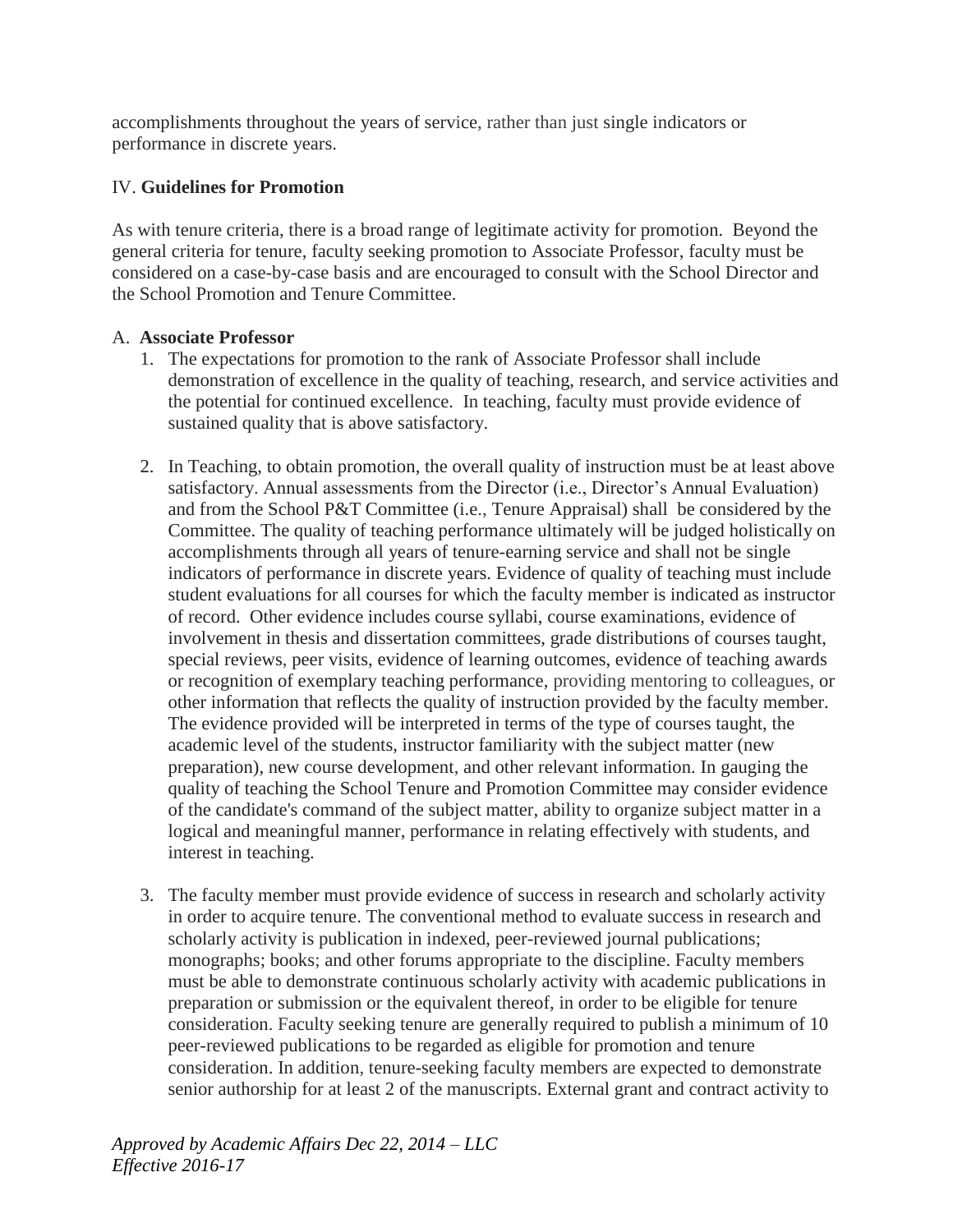support scholarly research is strongly encouraged. Grants and contracts without scholarly contributions, however, will not meet the minimum expectations for tenure. Annual assessments from the Director (i.e., Director's Annual Evaluation) and from the School P& T Committee (i.e., Cumulative Progress Evaluation) may be considered by the Committee, but the quality of research contributions ultimately will be judged holistically on accomplishments throughout the years of service, not single indicators or performance in discrete years.

Tenure-earning faculty members are expected to provide evidence of service activity, at both the college and the departmental level. The School P&T committee may also consider holistically the accomplishments throughout the years of service, rather than just single indicators or performance in discrete years.

### B. **Professor**

1. To qualify for promotion to professor, faculty members must demonstrate performance in teaching activity that generates national and/or international recognition, distinguishes them from faculty of lower ranks, and reflects past productivity in the areas of teaching and course development and shows the potential for continued excellence. At the professor level, teaching activities need to include evidence of the following:

A. Leadership and service as a member on student projects (e.g., RAMP, SMART, Lead Scholars, doctoral research, directed individual study, dissertation or thesis committee, honors in the major committee, etc.), and served as a mentor/chair of student projects (thesis, research project or dissertation).

B. Leadership and service in course development of at least one new course or makes major revisions in an existing course and serves as lead faculty assisting and mentoring junior and part-time faculty.

C. As a senior faculty member mentors adjuncts and other colleagues in teaching effectiveness.

D. Has a national reputation and during his/her tenure has submitted and received grants or other funding which advance the teaching mission.

E. Recognized as a teaching scholar having published teaching related materials such as textbooks, peer-reviewed journal articles and book chapters relative to the faculty member's area of teaching and learning.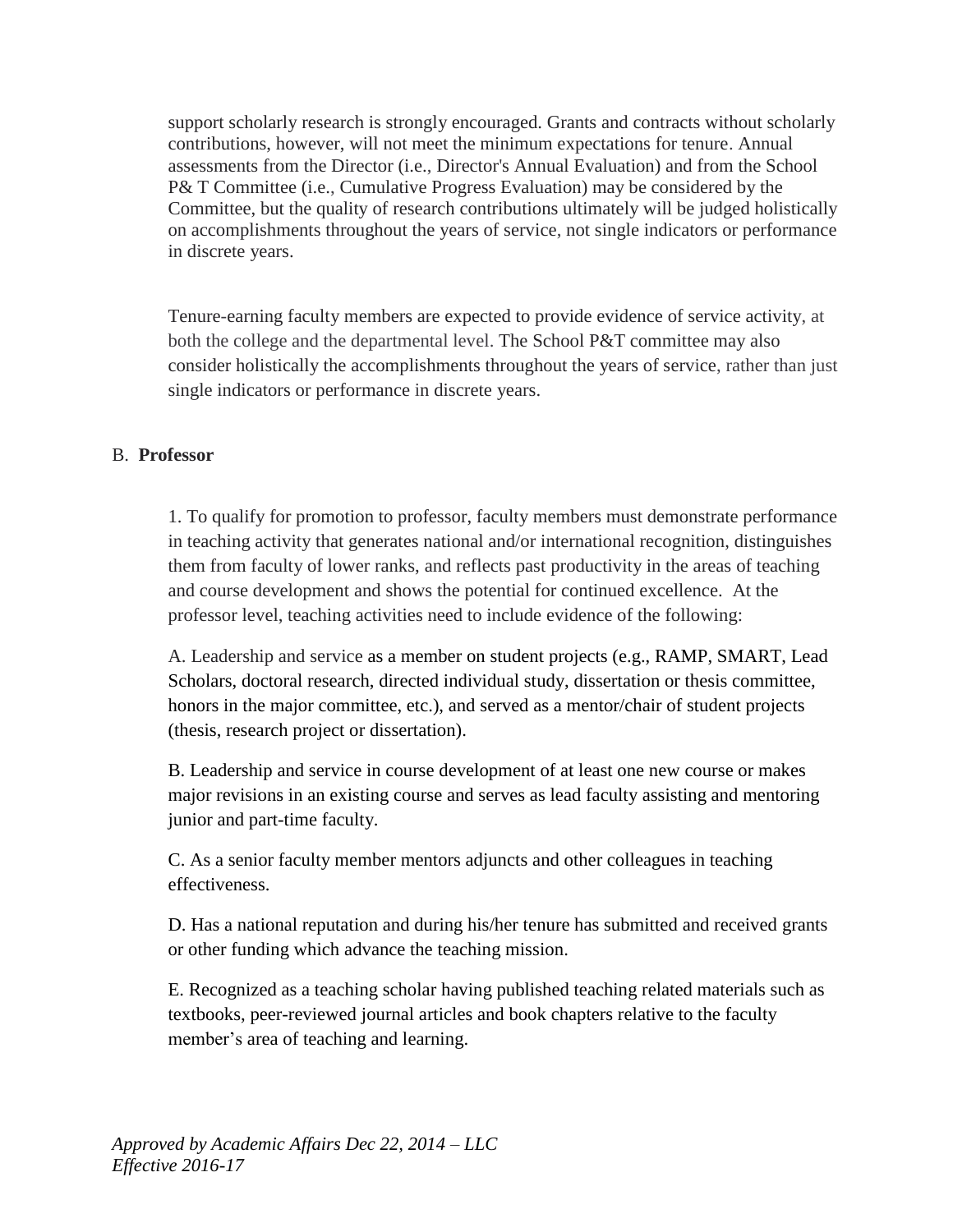2. To qualify for promotion to professor, faculty members must demonstrate substantial successful productivity in research and other creative activities with a focused research agenda.

Evidence includes peer-reviewed publications and grant and contract success with clear deliverables and resulting scholarly publications. Both quality and quantity of publications are important, with an expectation of approximately 2 publications per year although the number, type and quality of the publications can vary and scholarship productivity will be viewed on a case-by-case basis. However, the faculty must demonstrate a substantial increase in productivity via some combination of publications, presentations and grants since promotion to Associate Professor.

At the professor level, research activities need to include evidence of the following:

A. Grants and contracts related activity that resulted in external funding, as either PI or Co-PI with clear research deliverables as well as the possibility of other unfunded research activity that resulted in scholarly publication. Publications including peerreviewed journal articles in-print or in-press in excess of the 10 required for promotion to full professor. In addition, books/textbooks and other scholarly works and activities reflective of the scholarly research agenda will be taken into account and weighted accordingly.

C. Presentations over the tenured years at the university that reflect peer-reviewed and invited that are reflective of the faculty member's scholarly research agenda.

D. Other scholarly activities that increase national and international recognition including editor of a research-based journal, guest editor or serving as a peer-reviewer a researchbased journal.

3. To qualify for promotion to professor, faculty members must demonstrate performance must have a strong record of excellence in service. This will include service activities and contributions that the faculty member has made to the University, the College, the School of Social Work, the profession of social work, the local social services practice community,

At the full professor level, research activities need to include evidence of the following:

A. Service activities and presentations that reflect state, regional, national, and/or international prominence.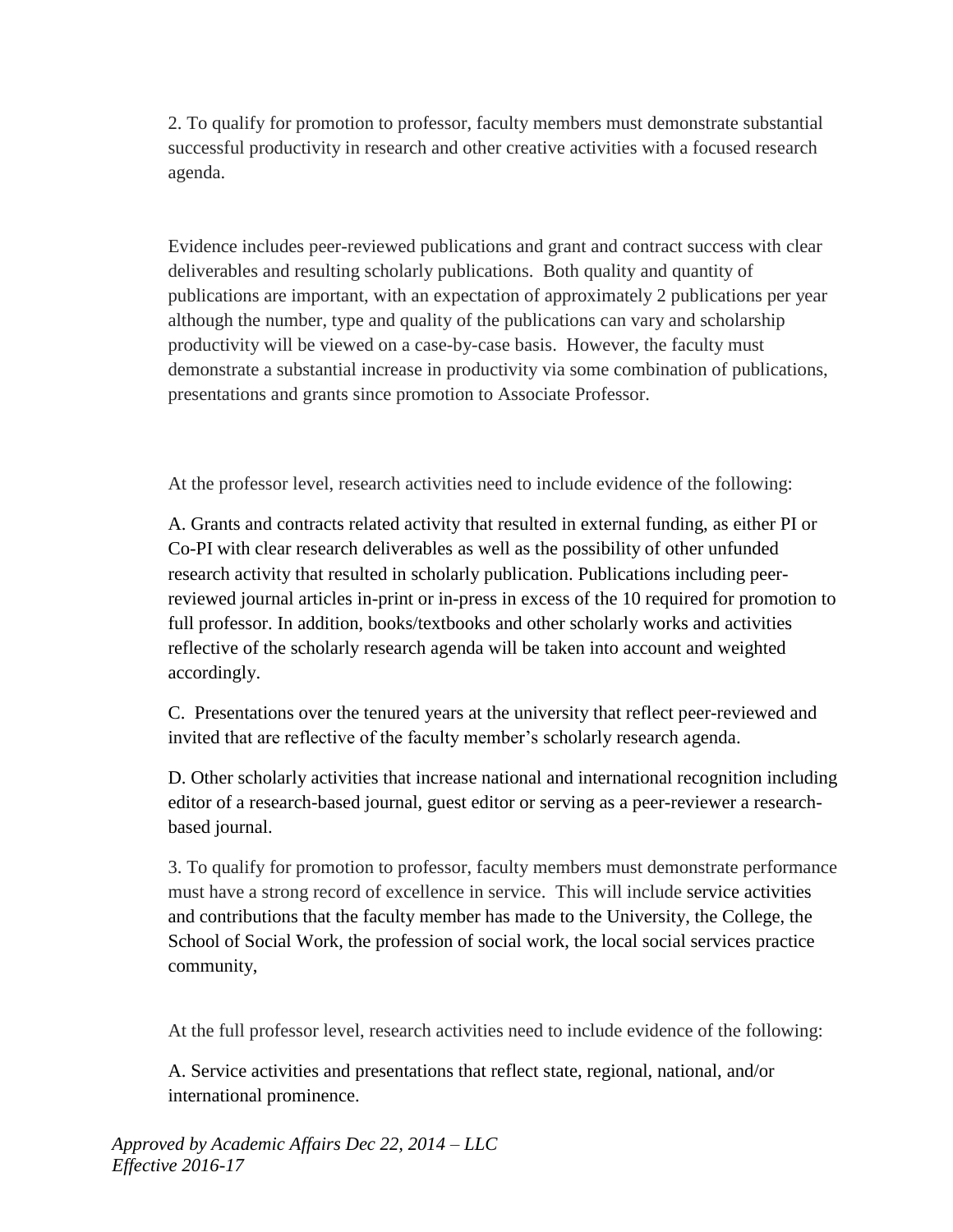B. Committee work and participation in university activity evidenced by serving as a member with additional leadership roles at university level committees or taskforces, college level committees or taskforces and school level committees or taskforces.

C. Participation in Other Related Service Activities and Service Recognition including leadership roles and membership in the professional community, professional organizations, and presentation(s) and/or service to public schools, community agencies and other community organizations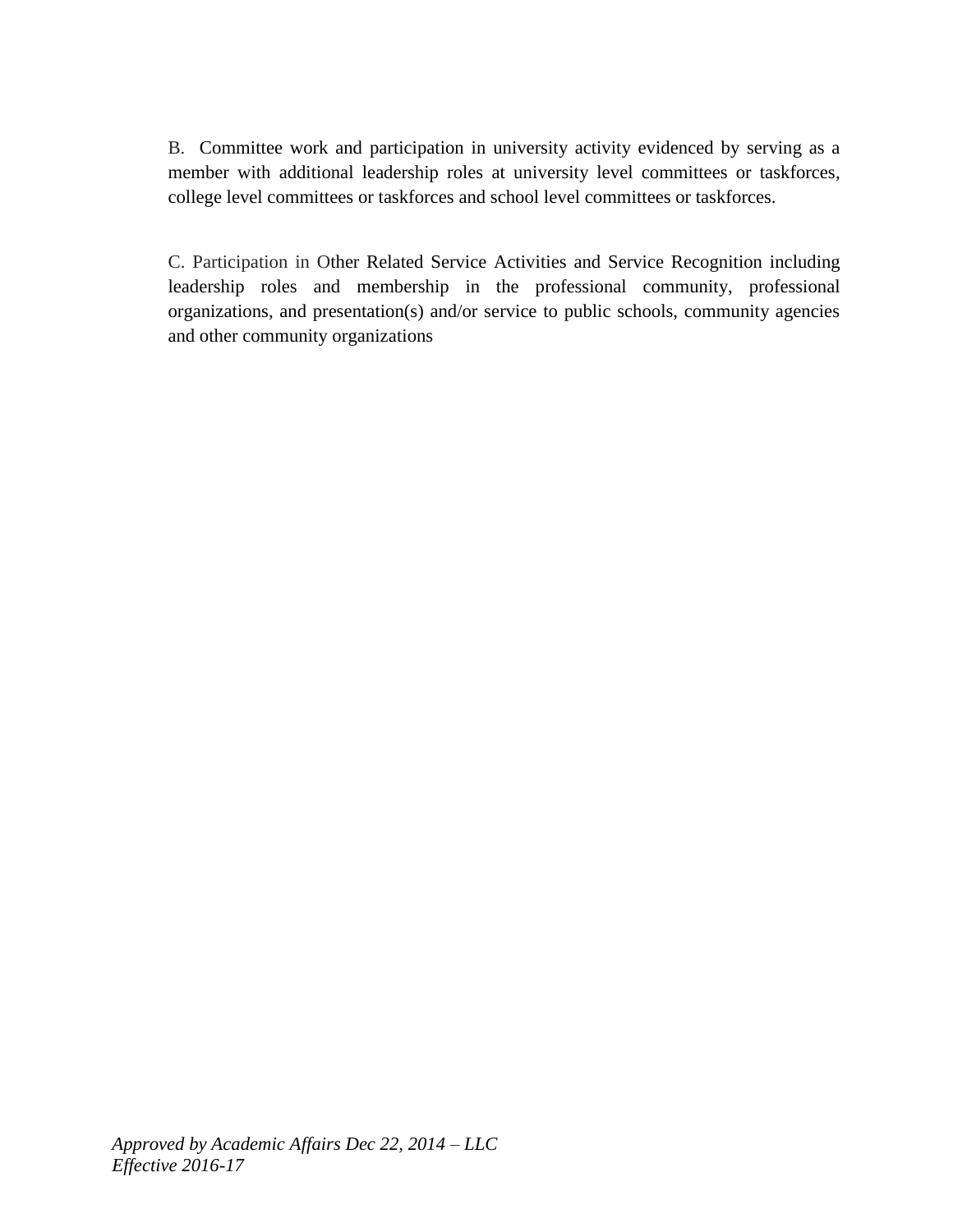### **Committee Procedures**

I. The committee Chair will be responsible to call meetings and perform any necessary functions associated with completion of required forms on behalf of the committee for tenure reviews, promotion reviews, and annual cumulative progress reviews (CPE's) to advise the school director of the progress of untenured faculty. The committee will be comprised of all tenured faculty with the exception of those who are members of the college or university Tenure and Promotion committees. II.

The tenured faculty shall elect a Tenure & Promotion Committee Chair. The individual elected to chair the committee shall assume duties after the recommendations of the committee to advise the school director on the candidates' progress toward tenure. The recommendations are presented to the school director, on or before April 30<sup>th</sup>.

- III. In April or before, the committee chair shall contact the school director and request the names of those people who will be reviewed in some manner during his/her tenure as committee chair
	- A. If faculty are to undergo a tenure or promotion review, a panel of outside reviewers for each faculty person will be required. Under the University policies governing promotion and tenure, the committee is to create a panel of at least four outside reviewers to be presented to each candidate for tenure and promotion. Candidates are to select at least two names from this panel. In turn, the committee shall select at least two names form the panel of at least four names submitted to the committee by each candidate.
	- B. In April or before, the committee chair shall convene a meeting of the committee, excluding the faculty member being considered, to establish the panel of names of outside reviewers. Alternatively, the panel of names of outside reviewers may be developed through electronic communications as described in the procedures below.
		- 1. The committee chair shall solicit nominations for external reviewers from the promotion and tenure committee.
			- a. The period for nominations shall remain open for at least one week and shall have a definite closing time and date
			- b. The committee members may nominate as many potential reviewers as they wish.
		- 2. When the nominations have closed, the committee chair shall provide a list of all nominees to the school director and all members of the school promotion and tenure committee
		- 3. The committee chair shall request that all members of the promotion and tenure committee vote for no more than four nominees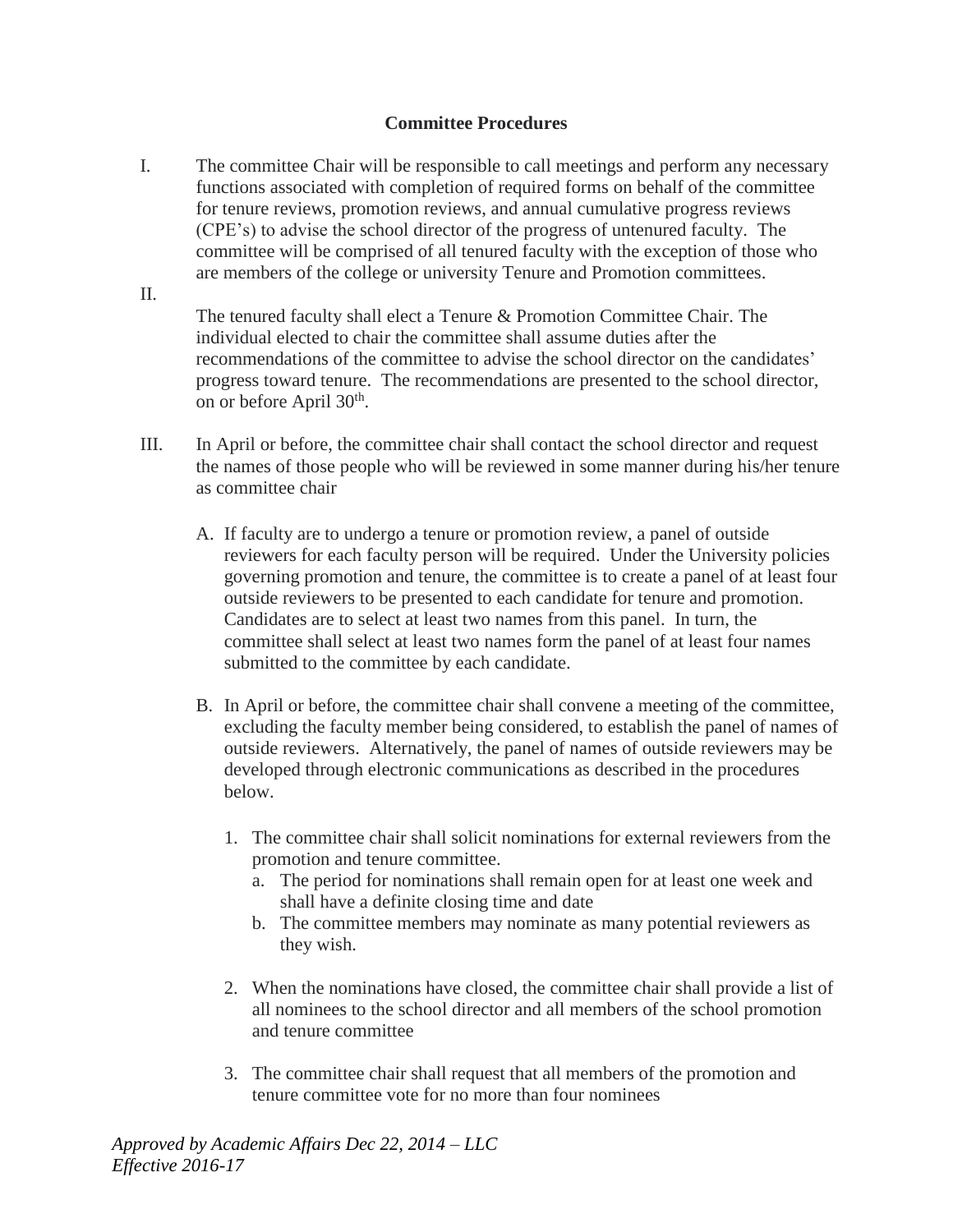- a. The nominees receiving the most votes will comprise the list of potential external reviewers to be submitted to the candidate
- b. In the event of tie votes that make it impossible to identify the top nominees, the committee chair will submit the list of tied nominees to the school committee and ask that they vote for only one nominee. These results will be used to determine the top nominees
- c. If the initially chosen reviewers decline to provide reviews, they shall be replaced successively with each nominee with the next highest number of votes.
	- 1. If all four potential reviewers on the candidates list decline, the candidate will provide four additional names for the committee to be rank as possible reviewers.
	- 2. If all four potential reviewers on the committees list decline, the committee will provide four more names to be ranked by the candidate as possible reviewers
- d. The outside reviewers will be sent materials in accordance with the University Promotion and Tenure Guidelines
	- 1. These materials will be sent either in electronic form (emailed zip file) or by mail.
		- a. If the reviewer requests an electronic form the materials sent to the reviewer will be reviewed by the candidate prior to sending.
		- b. If the reviewer requests a binder by mail, the package will be sent by Federal Express with a return receipt. The candidate will review the contents prior to mailing
- IV. The committee shall meet in the Fall semester in accordance with the University deadlines to consider candidates and make appropriate recommendations. The committee chair shall facilitate these meetings. All materials submitted for review by each candidate is the responsibility of the candidate in consultation with the school director.
- V. In January, the committee chair shall call for portfolios from untenured faculty to be reviewed. The deadline for submission of the portfolios shall be in accordance with the University Promotion and Tenure Guidelines. The information requested shall be in accordance with the University Promotion and Tenure Guidelines.
- VI. At the first meeting the  $T \& P$  committee shall determine the process and procedures that will be utilized to develop sections of the candidate progress evaluation, meetings with the candidates, confidentiality of the process and any other procedures needed to complete the progress evaluation.
- VII. Voting
	- A. All committee votes pertaining directly to committee personnel recommendations shall be conducted by secret ballot.